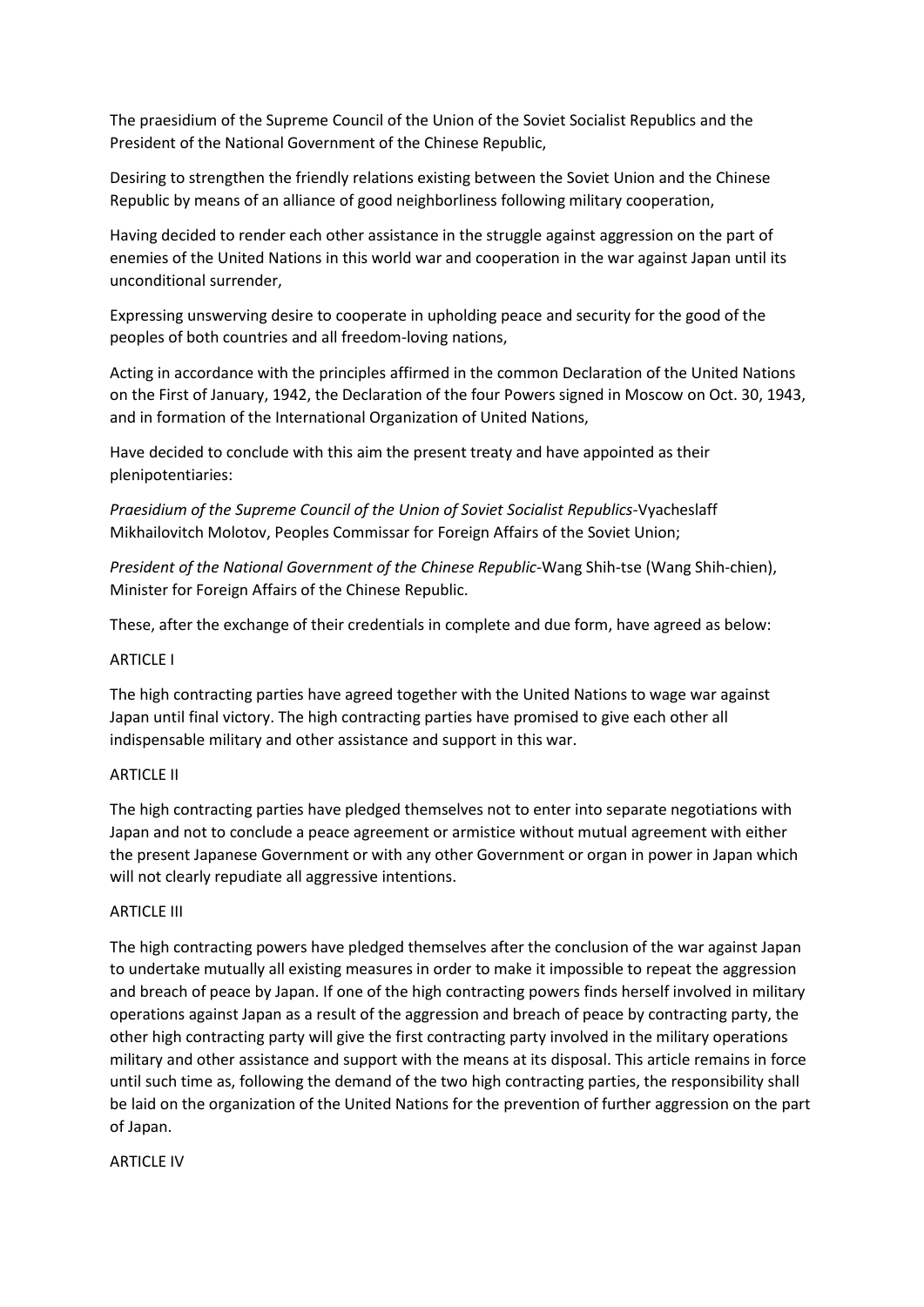Each of the high contracting parties pledges itself not to conclude any alliance whatsoever and not to take part in any coalition whatsoever directed against the other contracting party.

## ARTICLE V

The high contracting parties, taking into consideration the interests of security and economic development of both parties, agree to work together in close and friendly cooperation after the conclusion of peace and to act according to the principles of mutual respect for their sovereignty and territorial entity and noninterference in the internal affairs of both contracting parties.

## ARTICLE VI

The high contracting parties agree to give each other all possible economic assistance in the post-war period in view of the lightening and speeding up of the national rehabilitation of both countries in order to make their contribution to the prosperity of the world.

# ARTICLE VII

Nothing in this treaty should be interpreted in a way which would prejudice the rights and duties of both high contracting parties as members of the organization of the United Nations.

### ARTICLE VIII

The above treaty shall be ratified within the shortest possible time. The exchange of ratification documents will take place in Chungking as soon as possible.

The treaty comes into force immediately upon ratification and remains in force for a period of thirty years. Unless one of the high contracting parties should make before expiration of the treaty a declaration of its desire to denounce the agreement, the agreement will remain valid for an unlimited period. Each of the high contracting parties can terminate this agreement by giving one year's notice to the other high contracting party.

In confirmation of the above the plenipotentiaries have signed and sealed this treaty.

Drawn up in Moscow on the 14th of August, 1945, which corresponds to the 14th day of August of the thirty-fourth year of the Chinese Republic, in two copies, each in the Russian and Chinese languages, both texts being equally valid.

*As plenipotentiary of the Praesidium of the Supreme Council of the Union of Soviet Socialist Republics*.

### Molotov

*As plenipotentiary of the National Government of the Chinese Republic*. WANG SHIH-TSE (WANG SHIH-CHIEN)

### *Railroad Agreement*

*The text of an agreement between the Union of Soviet Socialist Republics and the Chinese Republic on the Changchun Railway line as broadcast by the Moscow radio:*

The Praesidium of the Supreme Council of the Union of Soviet Socialist Republics and the President of the National Government of the Chinese Republic, desiring to strengthen friendly relations and economic ties between the two countries on a basis of full equality and rights and interests of both parties, have agreed as to the following:

### **ARTICLE I**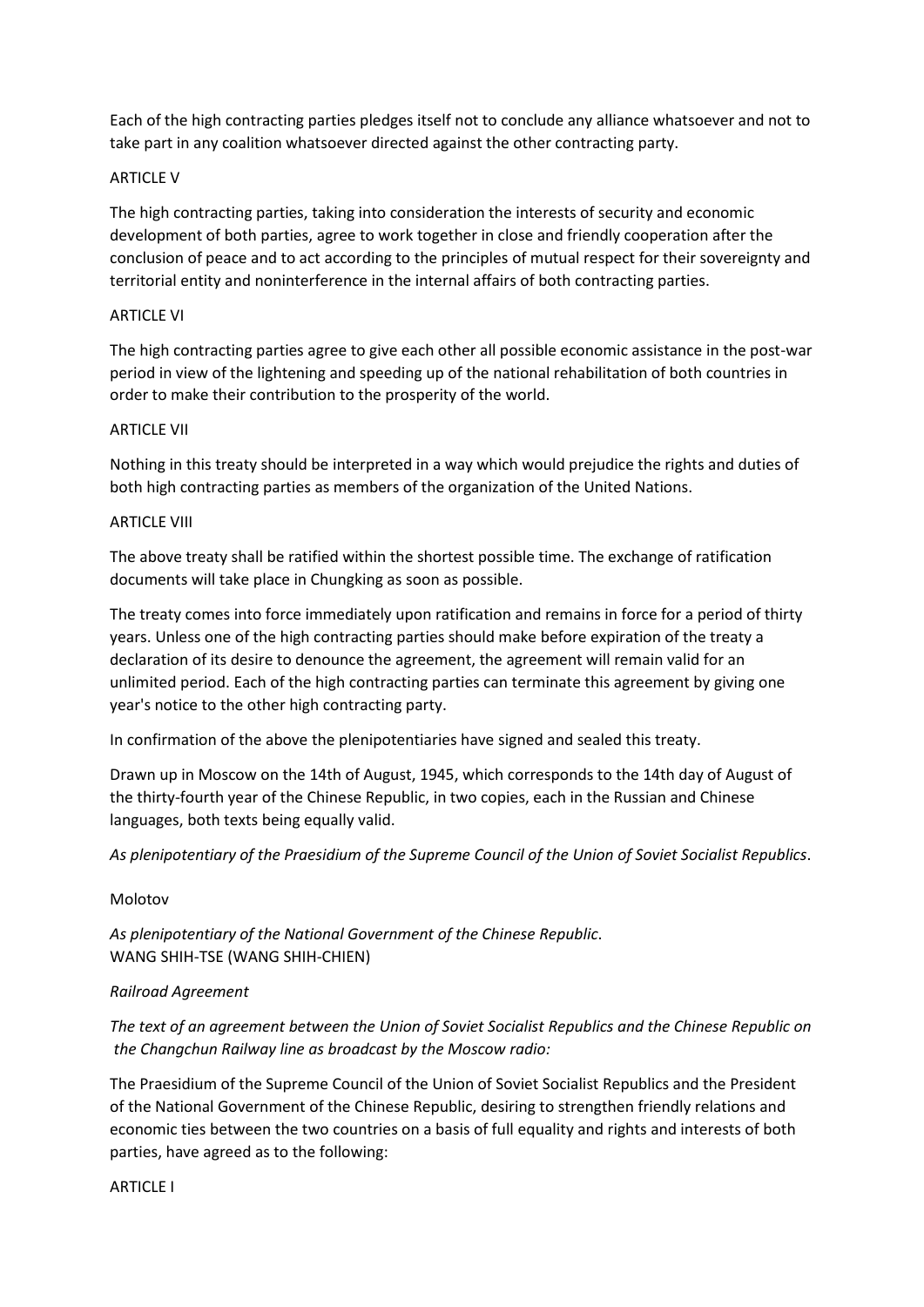After expulsion of the Japanese armed forces from the three eastern Provinces of China the main trunk lines of the Chinese Eastern Railway and the South Manchuria Railway leading from a station in Manchuria (Manchouli [Lupin]) to the station of Pogranichnaya and from Harbin to Dalny [Dairen] and Port Arthur shall be joined into one railway system under the name of the Chinese Changchun Railway. This railway system will become the joint property of the Soviet Union and the Chinese Republic and will be jointly exploited by them. Only that land and those branch lines will be the joint property and will be jointly exploited which have been constructed by the Chinese Eastern Railway line in the period of Russian and joint Soviet and Chinese administration as well as the South Manchuria Railway during the period of Russian administration, which are intended for the direct requirements of these railways as well as subsidiary undertakings servicing these rail ways and constructed in the periods of time mentioned above. All other railways and subsidiary undertakings will be the full property of the Chinese Government. The joint exploitation of the above mentioned railways will be carried out by one single administration under Chinese sovereignty as a purely commercial transport undertaking.

### ARTICLE II

The contracting parties agree that the rights of common property of the above railway line belong to both parties equally and must not be infringed upon by either in full or in part.

### ARTICLE III

The contracting parties with the aim of joint exploitation of the above rail way agree to set up a Sino-Soviet company of the Chinese Changchun Railway Company. An administration of ten members is being constituted for this company, five of them being appointed by the Chinese and five by the Russians. The administration will have its seat in the town of Changchun.

### **ARTICLE IV**

The Chinese Government out of the members of the administration of the Chinese citizens appoints a chairman of administration and assistant of administration.

The Soviet Government out of the Soviet citizens members of the administration appoints a deputy chairman of administration and deputy assistant chairman of administration.

In decisions concerning administration, the chairman's vote counts as two. The legal quorum of administration is seven people.

All important questions which the administration agrees to defer must be handed over to the decision of the Governments of the contracting parties for just and friendly solution.

#### ARTICLE V

A commission of revision will be attached to the administration consisting of six members, of which three are appointed by the Chinese Government and three by the Russian Government. The president of the revision committee will be elected from among the Soviet members. The deputy chairman will be elected from among the Chinese members. The deputy chairman's vote counts as two. The quorum of the commission is five members.

#### ARTICLE VI

For current matters the administration will appoint a managing director of the Chinese Changchun Railway from among the Soviet members and a deputy managing director from among the Chinese members.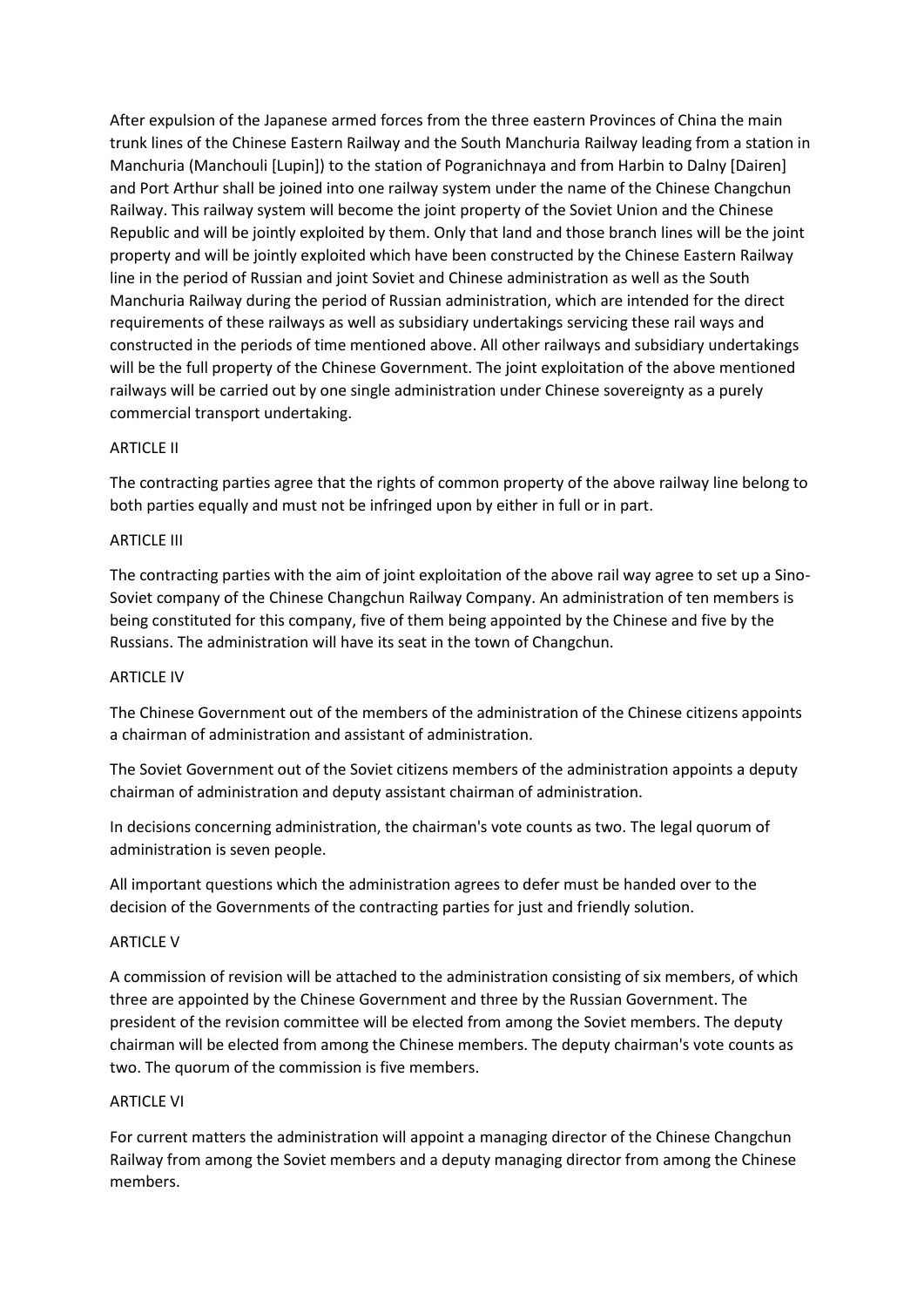## ARTICLE VII

The revision commission will appoint a chief controller and his deputy. The chief controller will be appointed from among the Chinese citizens and the deputy chief controller from among the Soviet citizens.

## ARTICLE VIII

The directors and deputy directors of services and departments of the railway as well as station masters of the more important stations are to be appointed by the administrator. The administration has the right to suggest candidates for these posts. Single members of the administration can also suggest candidates, following the consent of the administrator of the railway.

Should the chief of a service or department be a Chinese citizen, the deputy chief must be a Soviet citizen. Should the chief of a service or department be a Soviet citizen, his deputy must be a Chinese citizen. Chiefs of service and departments will be appointed from among Soviet and Chinese citizens on a 50-50 basis.

# ARTICLE IX

The Chinese Government has the responsibility of guarding the railway. For the guarding of the railway premises, equipment and other installations and in order that goods in transit should not be liable to destruction or loss or theft the Chinese Government will set up and control a railway police force. The railway police must at the same time maintain normal order on the railway. As to the duties of the police in carrying out the requirements of this article, these will be drawn up by the Chinese Government after consultation with the Soviet Government.

### ARTICLE X

Only in a period of war against Japan can the railway be used for the transport of Soviet troops. The Soviet Government has the right to transport on this railway by transit without customs administration military equipment in sealed carriages guarded by the railway police force, and the Soviet Union will not have its own armed escort.

### ARTICLE XI

Goods transported on the railway by transit from one Soviet station to another and also from Soviet territory to the port of Dalny [Dairen] and Port Arthur or vice versa will not be subject to customs or any other duties by Chinese authorities. Such goods on arrival in Chinese territory are liable to customs examination.

### ARTICLE XII

The Chinese Government pledges to supply the railway with coal according to a special agreement.

### ARTICLE XIII

The railway line is subject to taxes in the same way as other Chinese State railways.

### ARTICLE XIV

The contracting parties have agreed to supply the Chinese Changchun Rail way administration with working capital in sums agreed upon in the Statutes of Railway. Profits and loss from the exploitation of the line shall be divided between the two parties.

#### **ARTICLE XV**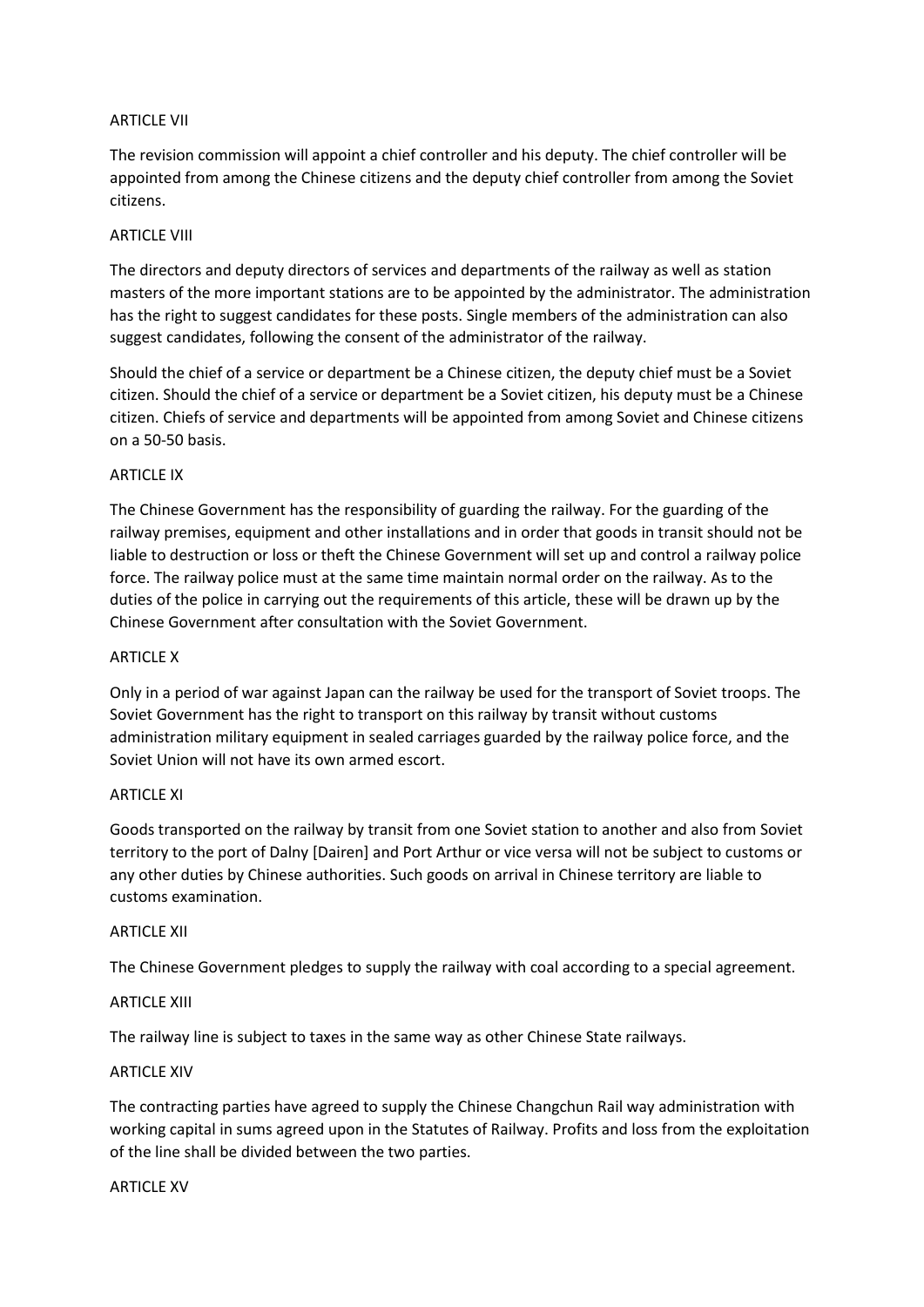The contracting parties within one month from the signing of the above agreement will appoint a representative each, who, in Changchun, will work out a statute on the joint exploitation of the road. This statute must be drawn up within two months and will then be submitted to confirmation by both Governments.

## ARTICLE XVI

The property which will go over to joint possession of the Union of Soviet Socialist Republics and the Chinese Republic and will be liable to joint exploitation according to Article I of the present agreement must be defined by a commission which must consist of three representatives of each Government. This commission must be set up in Changchun within one month of the signature of the present agreement. This commission must end its work within three months of the beginning of joint exploitation of the signature of the present agreement. This commission must end its work within three months of the beginning of joint exploitation of the railway and present its finding for confirmation by both Governments.

### ARTICLE XVII

The present agreement has been concluded for a period of thirty years. After expiration of this period the Chinese Changchun Railway with all its property will revert to the full possession of the Chinese Government at free cost.

# ARTICLE XVIII

The present agreement comes in force from the day of ratification Drawn up in Moscow the 14th of August, 1945, which corresponds to the 14th of August, the thirty-fourth year of the Chinese Republic, in two copies of each the Russian and Chinese languages, both texts being equally valid.

MOLOTOV, for the Soviet Union.

WANG SHIH-TSE (WANG-SHIH-CHIEN), for the Chinese Republic.

# *Agreement on Port Arthur*

*The text of the Russian-Chinese agreement on Port Arthur*, *as broadcast by the Moscow radio:*

Both contracting parties, in accordance with the Soviet-Chinese treaty on friendship and alliance, and as a supplementary section to it, have agreed upon the following:

(1) With the aim of strengthening the security of China and the U.S.S.R. and the preventing of aggression again by Japan, the Government of the Chinese Republic agrees to joint utilization by both of the contracting parties of Port Arthur as a naval base.

(2) The exact frontiers of the area of the naval base noted in the point above are defined in the description and map appended.

(3) The contracting parties have agreed to turn Port Arthur into a purely naval base at the disposal of the battleships and merchant ships of China and the U.S.S.R. alone. A Chinese-Soviet military commission will be established on questions of the joint use of the above-named naval base. It is to consist of two Chinese and three Soviet representatives. The chairman of the commission is appointed by the Soviet side and the vice chairman by the Chinese side.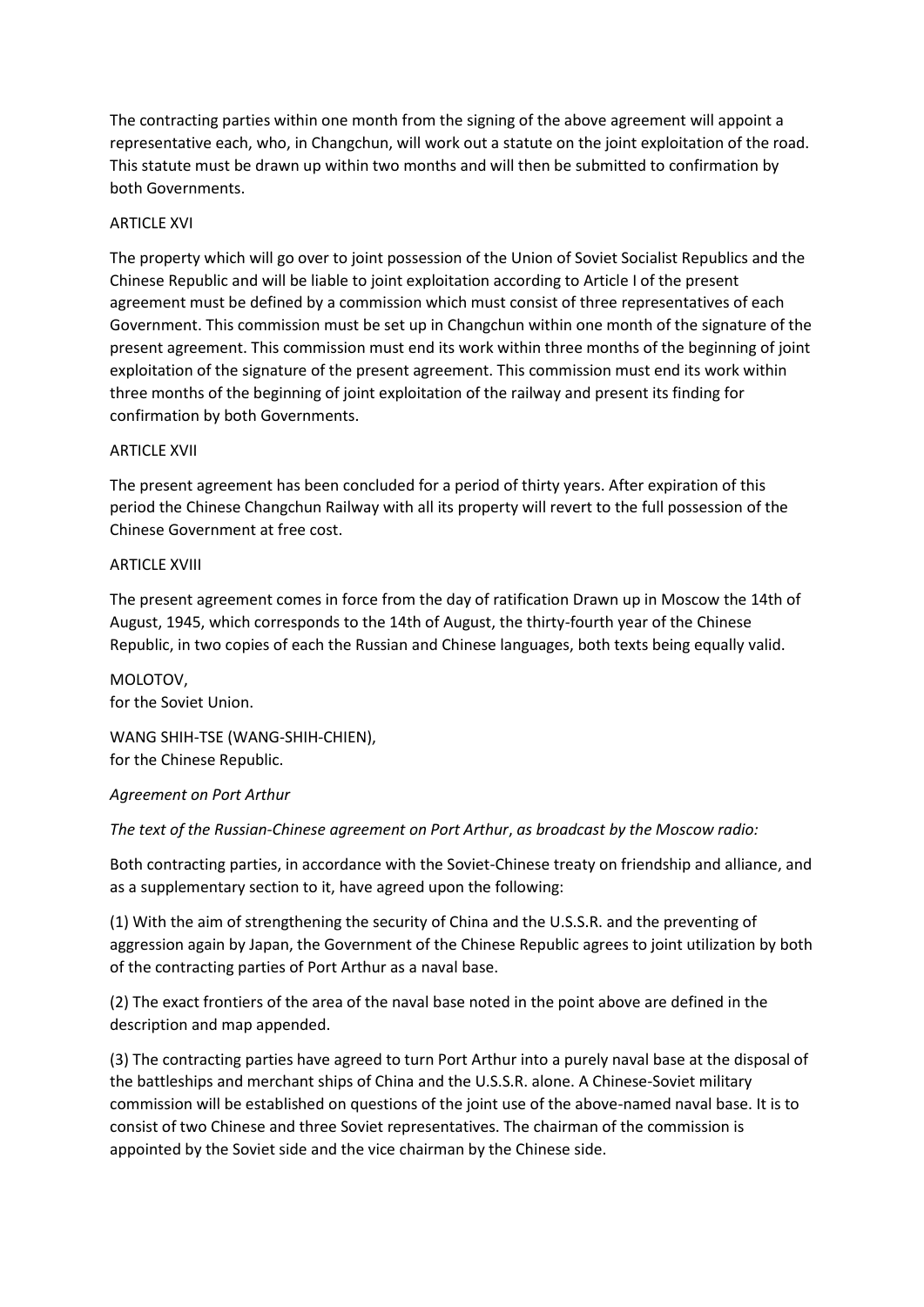(4) The defense of the above-noted naval base is given the Government of the U.S.S.R. by the Chinese Government, The Government of the U.S.S.R., with the aim of the defense of the naval base, establishes the necessary equipment, and the cost is borne by the Government of the U.S.S.R.

(5) Civil administration in the given area belongs to China, and in making appointments for responsible leading posts the Chinese Government shall take into account the interests of the U.S.S.R. in the given area. The civil administration in the town of Port Arthur is appointed and dismissed by the Chinese Government by agreement with the Soviet military command.

Suggestions which the Soviet military command in this area makes to the Chinese civil administration with the aim of securing defense will be carried out by the Chinese administration. In disputable cases the question will be put for examination and decision by a Chinese-Soviet military commission.

(6) The Government of the U.S.S.R. has a right to maintain in the area noted in Point 2 its Army, Naval and Air Forces and determine their location.

(7) The Soviet Government has also the task of establishing a maintenance of lighthouses, signals and other equipment necessary for the security of navigation in the given area.

(8) When the agreement comes to an end all the equipment and public equipment put up by the U.S.S.R. in the given area is handed over without compensation and becomes the property of the Chinese Government.

(9) The period of the present agreement is for thirty years. The agreement comes into force from the day of its ratification. The plenipotentiaries signed the above agreement and put their seals upon it.

Done in Moscow Aug. 14, 1945, which is equivalent to Aug. 14, 1934, of the Chinese Republic.

In two copies each in the Russian and Chinese languages and both texts have equal validity.

*On behalf of the Praesidium of the Supreme Soviet of the Union of Soviet Socialist Republics*, MOLOTOV

*On behalf of the President of the National Government of the Chinese Republic*, WANG SHIH-TSE

### *Agreement on Port Dairen*

In view of the fact that the treaty of friendship and alliance has been concluded between the Union of Soviet Socialist Republics and the Chinese Republic, also of the fact that the U.S.S.R. has guaranteed respect for Chinese sovereignty of the three eastern Provinces as an inseparable part of China, in order to insure the interests of the Union of Soviet Socialist Republics in Dairen as an import and export port of commodities, the Chinese Republic hereby expresses its consent:

(1) To proclaim Dairen a free port open to trade and shipping of all countries.

(2) To set aside for leasing to the U.S.S.R. piers and warehouses in the said free port on the basis of separate agreement.

(3) Administration in Dairen will be exercised by China.

The chief of the port shall be appointed from among Soviet citizens by the manager of the Chinese-Changchun Railway by agreement with the Mayor of the town of Dairen. The assistant chief of the port shall be appointed in the above way from among Chinese citizens.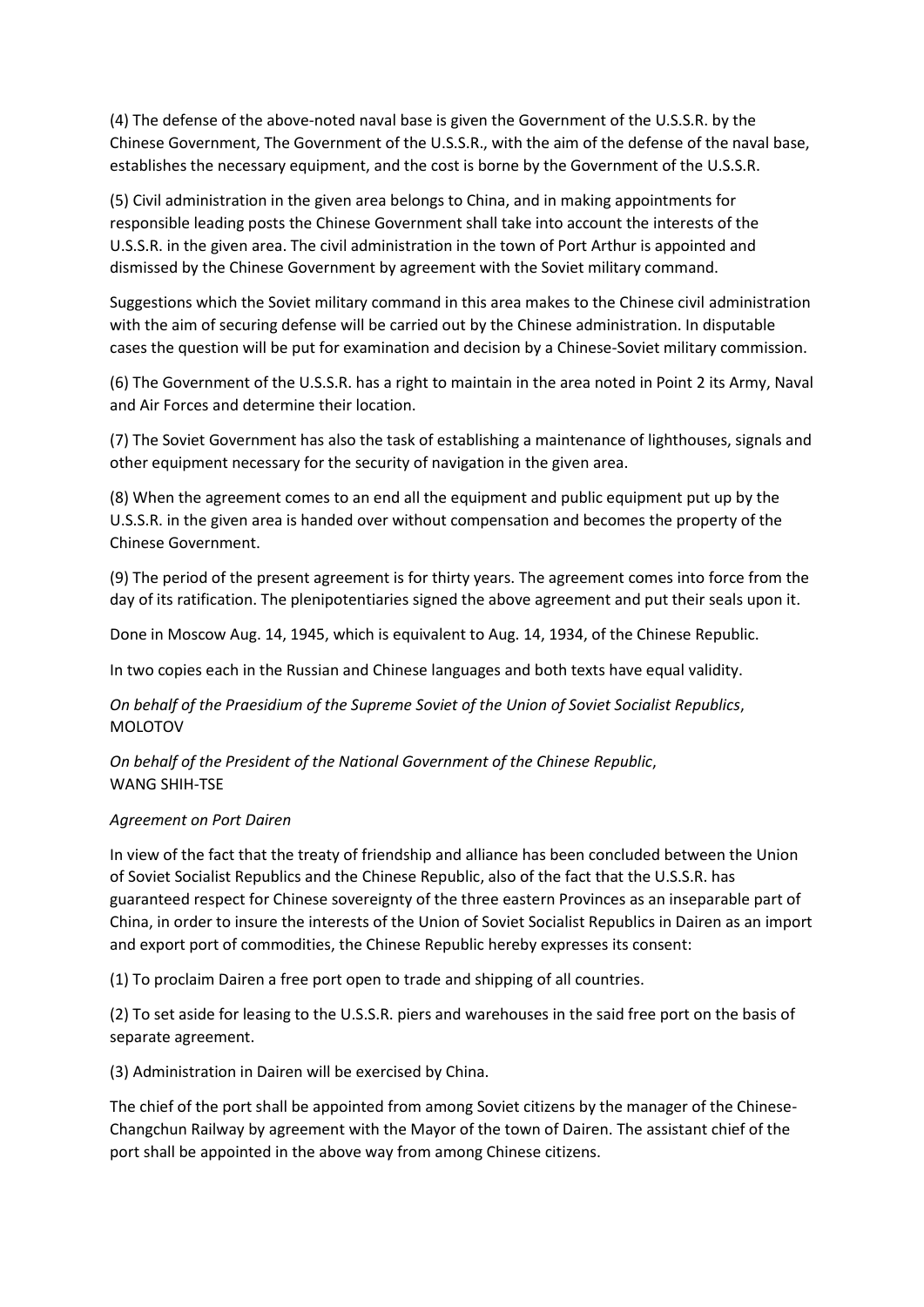During peacetime Dairen shall not be included in the sphere of operations of regulations on naval base contained in the agreement on Port Arthur of Aug. 14, 1945, and will become subject to the military regime established in this port only in event of war with Japan. Goods coming from abroad to this free port and transported over the Chinese-Changchun Railway directly to the U.S.S.R., also goods coming from the U.S.S.R. over the above railways through the free port for export, or materials and equipments for the port installation coming from the U.S.S.R., are exempted from customs duties.

The above goods must be transmitted in sealed cars. Chinese import duties shall be levied on goods entering China through the free port. Goods exported from other parts of China to the free port are subject to export duties during the period while such continue to be levied in China.

The present agreement has been concluded for a term of thirty years. The present agreement comes into force as from the day of its ratification.

In testimony of which plenipotentiaries signed the present agreements and have fixed their seals thereto.

Done in Moscow Aug. 14, 1945, which corresponds to Aug. 14, 1934, in the Chinese Republic. In two copies each in Russian and Chinese languages, both texts having equal force.

*Signed on the authorization of the Supreme Soviet of the U*.*S*.*S*.*R*., MOLOTOV

*President of the National Government of the Chinese Republic*, WANG SHIU-TSE

# *Agreement on Eastern Provinces*

Agreement on relations between the Soviet commander in chief and the Chinese administration after the entry of Soviet troops into the territory of the three eastern Provinces of China in connection with the present joint war against Japan.

Relations between the Soviet commander in chief and the Chinese administration should correspond to the spirit of friendship and Allied relations existing between the two countries.

### Agreed on the following:

(1) After the entry of Soviet troops as a result of hostilities into the territory of the three eastern Provinces of China, supreme authority and responsibility in the zone of hostilities in all questions relating to the prosecution of the war for the period necessary for operations shall rest with the commander in chief of the Soviet armed forces.

(2) Representatives of the National Government of the Chinese Republic and the personnel shall be appointed for the restored territories who shall:

(A) Establish and direct in accordance with Chinese laws the administration on the territory clear of the enemy;

(B) Render assistance in establishing cooperation in the restored territories between the Chinese armed forces both regular and irregular and the Soviet armed forces;

(C) Insure active collaboration between the Chinese administration and the Soviet commander in chief and in particular issue instructions to local organs to this effect being guided by the requirements and wishes of the Soviet commander in chief.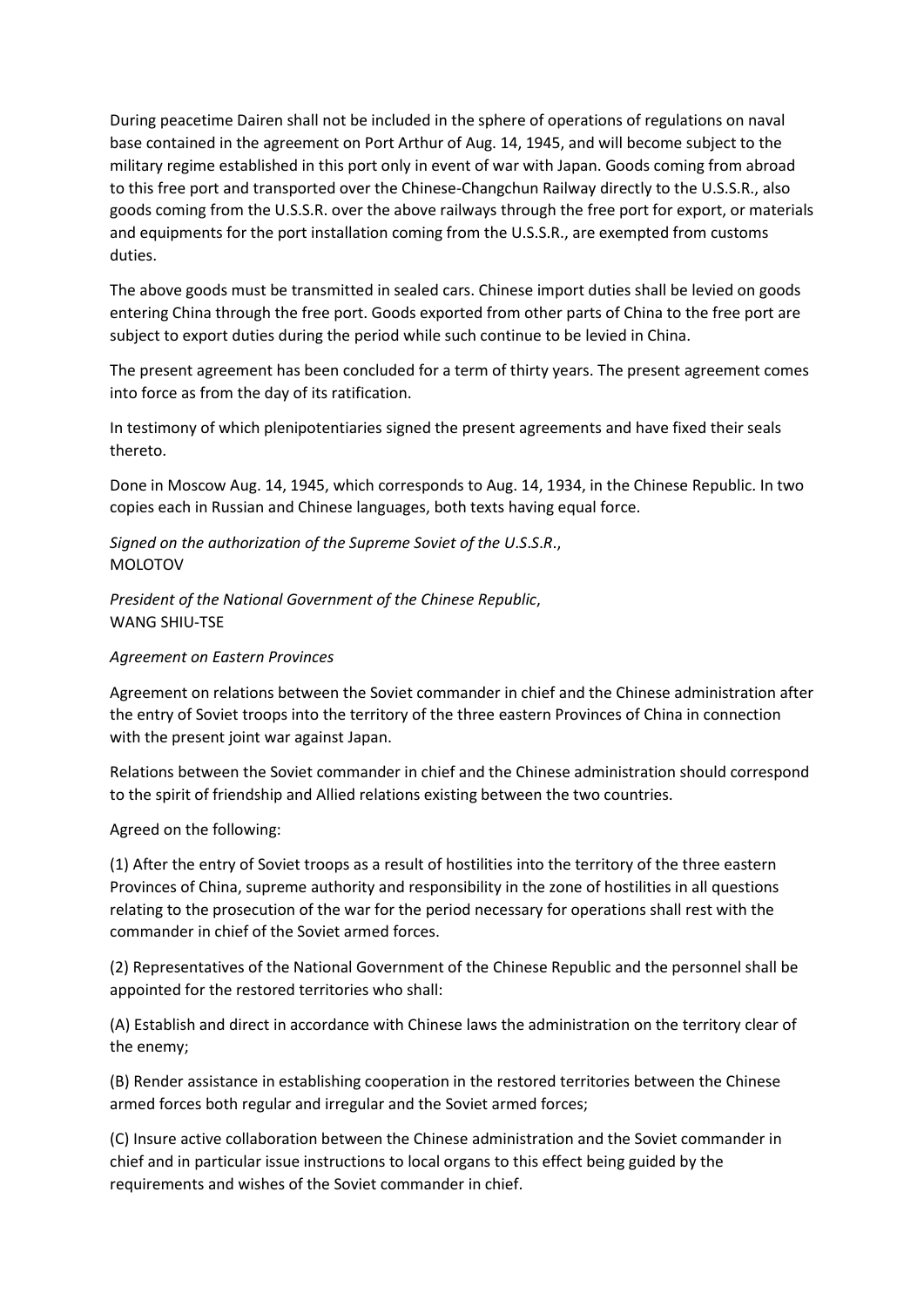(3) To insure contact between the Soviet commander in chief and the representatives of the National Government of the Chinese Republic a Chinese military mission will be appointed with the headquarters of the Soviet commander in chief.

(4) In the zones under the supreme authority of the Soviet commander in chief the administration of the National Government of the Chinese Republic for the restored territory shall maintain contact with the Soviet commander in chief, through the representative of the National Government of the Chinese Republic.

(5) As soon as any part of the restored territory ceases to be a zone of direct hostilities the National Government of the Chinese Republic shall assume full authority as regards civilian affairs and shall render the Soviet commander in chief every assistance and support through its civil and military organ.

(6) All persons belonging to the Soviet armed forces on Chinese territory shall be under the jurisdiction of the Soviet commander in chief. All Chinese nationals, both civilian and military, shall be under Chinese jurisdiction. This jurisdiction shall also extend to the civilian population on Chinese territory, even in the event of crimes and offenses against the Soviet armed forces, with the exception of crimes and offenses committed in the zone of hostilities which are subject to jurisdiction of the Soviet commander in chief. In disputable cases questions shall be decided in agreements between the Soviet commander in chief and the representative of the National Government of the Chinese Republic.

(7) A separate agreement shall be concluded concerning financial questions involved in the entry of Soviet troops to the territory of the three eastern Provinces of China.

(8) The present agreement comes into force immediately upon ratification of the treaty of friendship and alliance between the U.S.S.R. and China signed on this date. Done in Moscow on Aug. 14, 1945, which corresponds to Aug. 14. 1934, of the Chinese Republic.

In two copies, each in Russian and Chinese languages, both the texts having equal force.

*On behalf of the Praesidium of the Supreme Soviet of the Union of Soviet Socialist Republics*, MOLOTOV

*On behalf of the President of the National Government of the Chinese Republic*, WANG SHIH-TSE

# *Agreement on Government*

Agreement on the rendering of assistance to the Central Government of China, on China's sovereignty over Manchuria and on the events in Sinkiang: Honorable Mr. Minister, in connection with the signing on this date of the treaty of friendship and alliance between China and the U.S.S.R. I have the honor of placing on record that the following provisions are understood by both contracting parties in the following way:

(1) In accordance with the spirit of the above treaty and for the implementation of its general ideas and purposes the Soviet Government is ready to render China moral support and assistance with military equipment and other material resources, this support and assistance given fully to the National Government as the Central Government of China.

(2) In the course of negotiations on the ports of Dairen and Port Arthur, also on the joint operation of the Chinese-Changchun Railway, the Soviet Government regarded the three eastern Provinces as